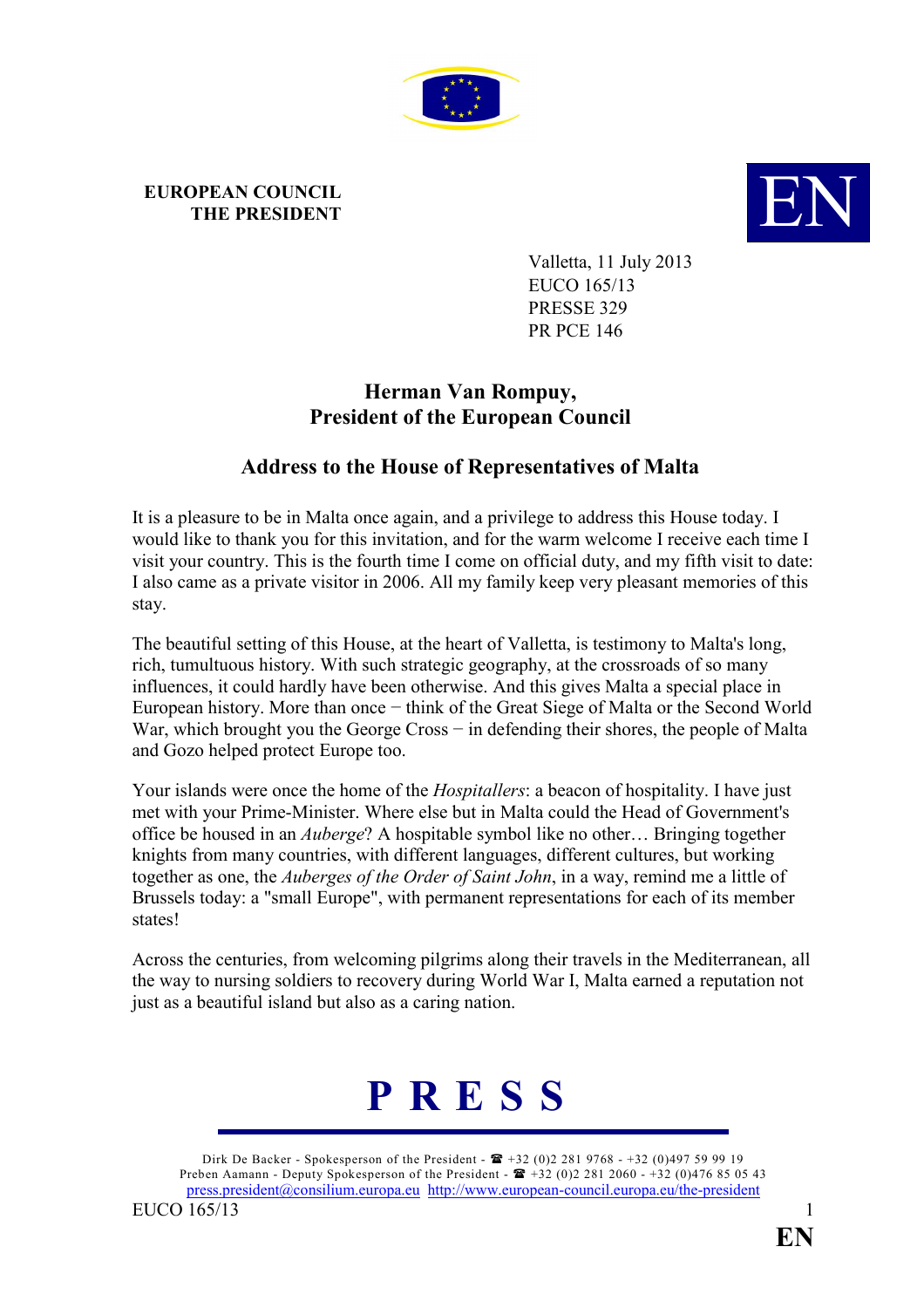And again, at a moment of need, when two years ago thousand of foreign workers had to be brought back to safety from Libya, your country played a crucial role. It was an important moment, a moment of pride. For Malta of course, but also for the whole of Europe as well. It was a moment that illustrated something in which I strongly believe: that in our Union, every country, no matter its size, can play a key part, and punch above its weight.

Every new country that joins – and we had this joy again last week with Croatia – every new country brings its own special features, giving the Union more richness, more depth. And in becoming part of the family, each country changes too.

For a country like Malta, it means belonging to a wider community far beyond your shores. Being able to help shape the present and the future of a Union of 500 million citizens. And seeing your voice amplified in the region and the world. Coming from Belgium, another small member state, I know what it means!

With membership comes responsibility: to take into account the views and situation of others, the common good and interest of the whole. With it also comes a host of opportunities. And Malta's example, nearly ten years after joining the club, is telling. Today, when asked in surveys, the Maltese are amongst the most Europe-aware and the most supportive of the Union. And your participation in European elections is unrivalled…

And that has mainly to do with the way the people of Malta have seized the opportunities this new European horizon offered. Families travelling abroad, students studying in universities across the continent, businesses attracting investments, from inside but also outside Europe, farmers and businesses accessing funds, new projects getting support, and start-ups becoming bigger by the day…The success stories are many.

And from new roads to some Europe's cleanest seas thanks to the new water treatment plant, to new infrastructure and new opportunities for students and staff at the university and the vocational college, and many other projects…: the results are there, and they are visible to the people.

That is also thanks to your own efforts, as politicians, to showcase these results – the many concrete projects that Europe supports in Malta, the benefits your country draws from its EU membership.

This "Europe of results" matters. It matters deeply. Especially in times of economic difficulty. Your country has been shielded from the very worst of the financial and economic crisis, but of course what affects the other members of the Union affects you as well, not least through trade and tourism.

In those difficult years, you have stood by the other members of the eurozone, your currency companions. Together, we managed to defeat the existential threats to the eurozone; it is no small achievement. Of course, sharing a currency means much more than sharing banknotes and coins. All euro countries share jointly the responsibility for the euro area as a whole. Our economies are interlinked in such a way that what happens in one particular country can matter for all other countries as well. We all rely on each other.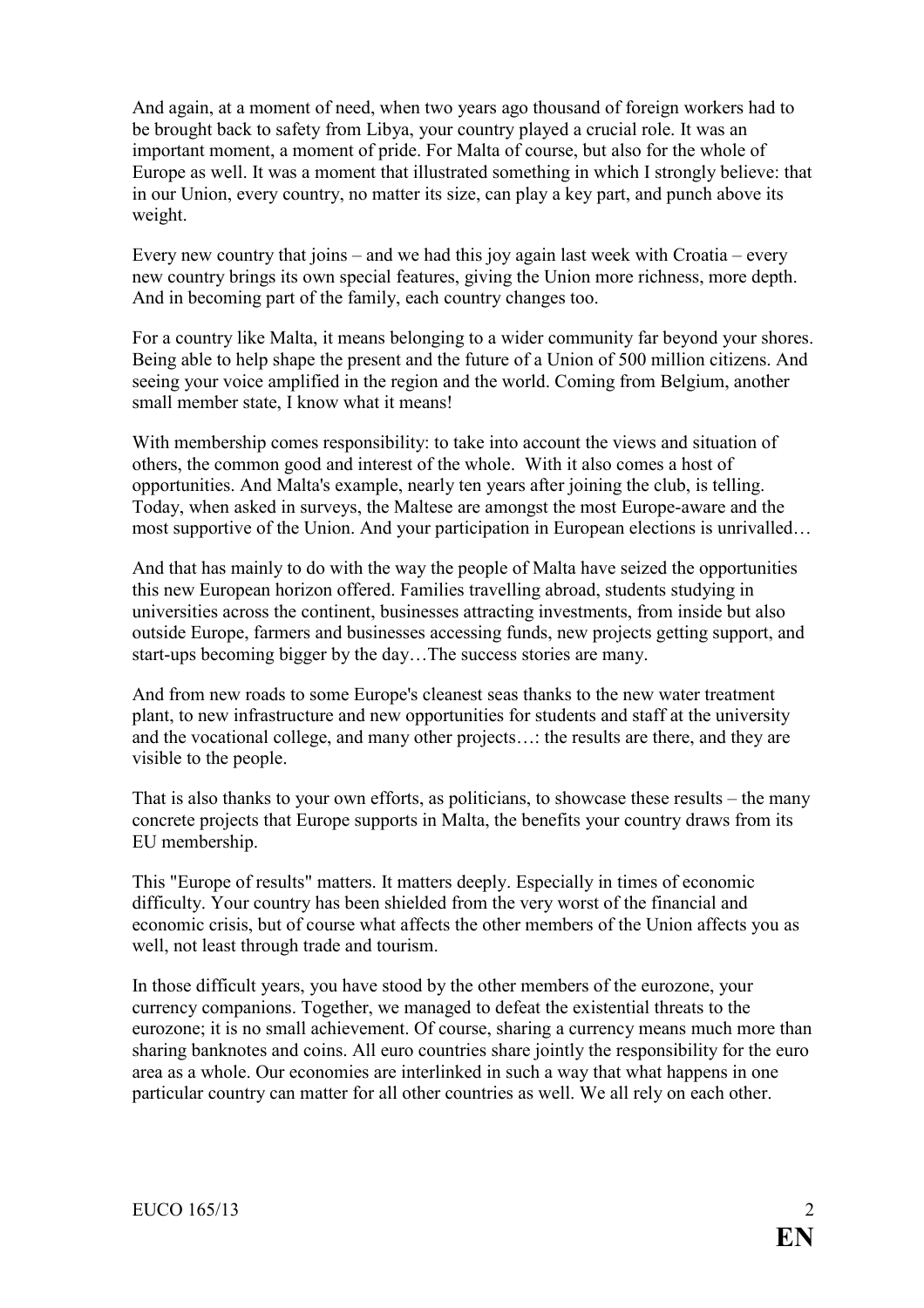So the countries using the euro have all come to recognise that they need to coordinate their policies even more closely – on financial affairs, on budget matters, on economic policy. It's the only way for the Economic and Monetary Union to work properly, to become (to quote the title of my reports from last year) a *"genuine Economic and Monetary Union"*.

This is particularly true when it comes to banks, and that is why completing the banking union remains a key priority. Next year the Single Supervisory Mechanism will start its operations for all euro area banks. This Single Supervisory must be completed through the establishment of a Single Resolution Mechanism. This reinforced financial architecture, which is a key step towards a genuine monetary union, will make our economies more resilient, and support growth and job creation on a lasting basis. And I know that Malta, with its important banking sector, is participating very actively in these discussions.

For all the countries of our Union, financial stability in the eurozone is a necessary condition for jobs and growth, but not a sufficient one. Bringing back growth across the continent, stimulating employment, making Europe fit for the future: these are today our highest common priorities.

We have to tackle root-causes that often run deep, long-neglected structural challenges that have resurfaced with the crisis. New competitors, an aging population, de-industrialisation, energy dependence, technological revolutions… Those challenges affect every single one of our countries, to different degrees but with no exception. And euro or no euro, Union or no Union, they need to be addressed: we simply can't afford to let our competitiveness slip in this fast changing world. As a Union, competitiveness is not just about strengthening the core, but really about strengthening the whole: also the strengths of those who, at the periphery, sometimes face specific challenges.

Certainly, actions, for the most part, lie in the hands of member states – whether short-term measures to fight the most pressing problems, or structural reforms, to strengthen the economy on the long-term.

Still, together as a Union, we are also mobilising all our policies towards these goals, helping countries fight back against the crisis. Supporting for instance youth employment and investments for SMEs, as we did at the last European Council at the end of June.

As a Union, competitiveness is not just about strengthening the core, but about strengthening the whole: also supporting the strengths of those at the periphery, which have specific challenges. Continuing to innovate, remaining attractive to investors, developing new skills, new areas of expertise: this is what in the end will make the difference. Each country needs to think ahead, making sure all its assets are put to best use. In a country like Malta, with scarce natural resources but a highly qualified population, this also means making the most of your human resources, and increasing overall work participation, for the benefit of all.

Speaking of resources, this is of course one of the areas where your geographical situation makes things more challenging. Europe as a whole depends increasingly on imported energy, and energy prices are on the rise in most member states; but hardly anywhere more so than in Malta. I know your government has set this problem as a top priority, and rightly so.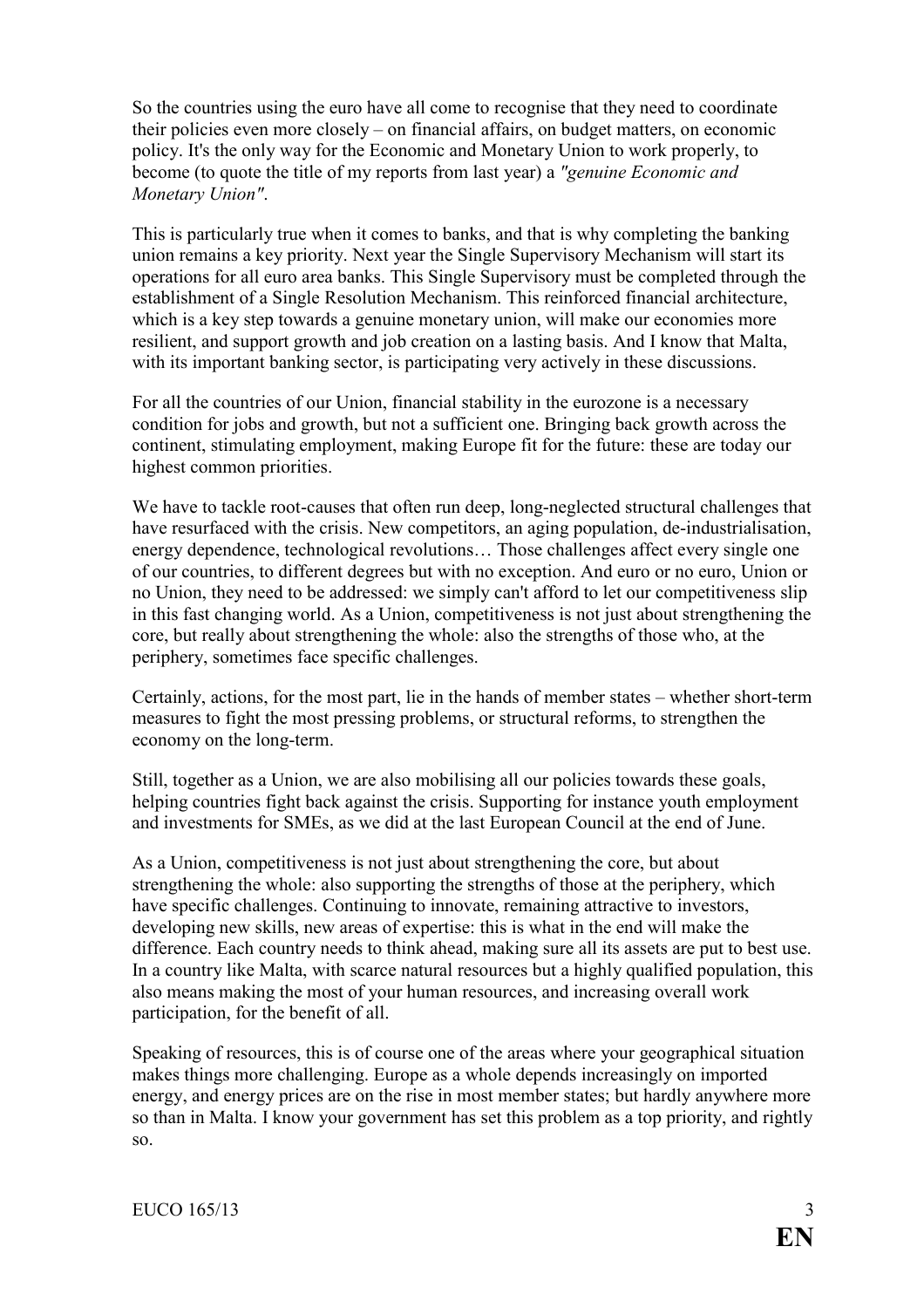High energy bills are bad for households and bad for companies. They make it more difficult for industry to compete with foreign firms who pay less for their energy, and can put off potential investors. Malta is not alone: as I said, most countries are affected. And given the nature of energy networks and energy markets, working closely together, as a Union, can bring huge benefits.

That is why I dedicated a European Council discussion last May precisely to the question of energy. Much has been achieved already to turn our fragmented mosaic of 27 markets into a true European single energy market. We can't afford to leave any country unconnected to the common grid! But now that we have all the policies on paper, to turn the single energy market into reality, we need new pipes and tubes – and that was a strong focus among leaders at our debate in May.

We agreed on means to better encourage energy investments – both through our own common European instruments, and by providing investors with the right conditions to invest. This is also linked to other key questions: diversifying energy sources, so as not to depend on a single type of energy or a single import route – also a priority of your government –; producing more renewable energy at home; exploring unconventional sources; and of course, using less energy in the first place – the easies way to cut bills!

Malta will benefit from taking action on all these decisions – and will continue to benefit from EU support, for instance for the electrical interconnection with Sicily. Renewable energy – which figures prominently in this year's Commission recommendations for Malta – is also one of the most promising fields. And for a country like yours, rich in sunshine, wind and tides, definitely one worth exploring!

So many things come back to geography – blessed and testing all at the same time. It is not just energy: your situation, at the southernmost tip of our Union, brings challenges of its own.

Every year, asylum seekers attempting to cross the seas in search of a better life, for themselves and their children, are rescued in your water or wash up on your shores. Among them, some are fleeing persecution, others hardship or oppression. As Pope Francis said on 8th of July in Lampedusa: *"Immigrants dying at sea, in boats which were vehicles of hope and became vehicles of death".*

I know that given the size of your population, being a frequent "first-point-of-entry" is far from easy for your country. The Prime Minister and I discussed this at length. I would like to assure you that your concerns are being heard. The Union already showed solidarity, with your country and with others in a similar situation.

Financially, Malta is a key beneficiary of the EU budget in the area of migration, with over 80 million euro of support in the current budget for 2007-2013. And there will also be strong financial support in the next seven years budget, 2014-2020. Of course money alone does not solve the problem. Beyond financial solidarity, the EU is also engaged in more structural and operational efforts like the European Asylum Support Office here in Valetta, the establishment of a Common European Asylum System, the European Border Surveillance System and hopefully soon a new regulation establishing rules for the surveillance of the external sea borders. So, there is progress to report, and we must ensure these rules and systems keep translating into tangible support.